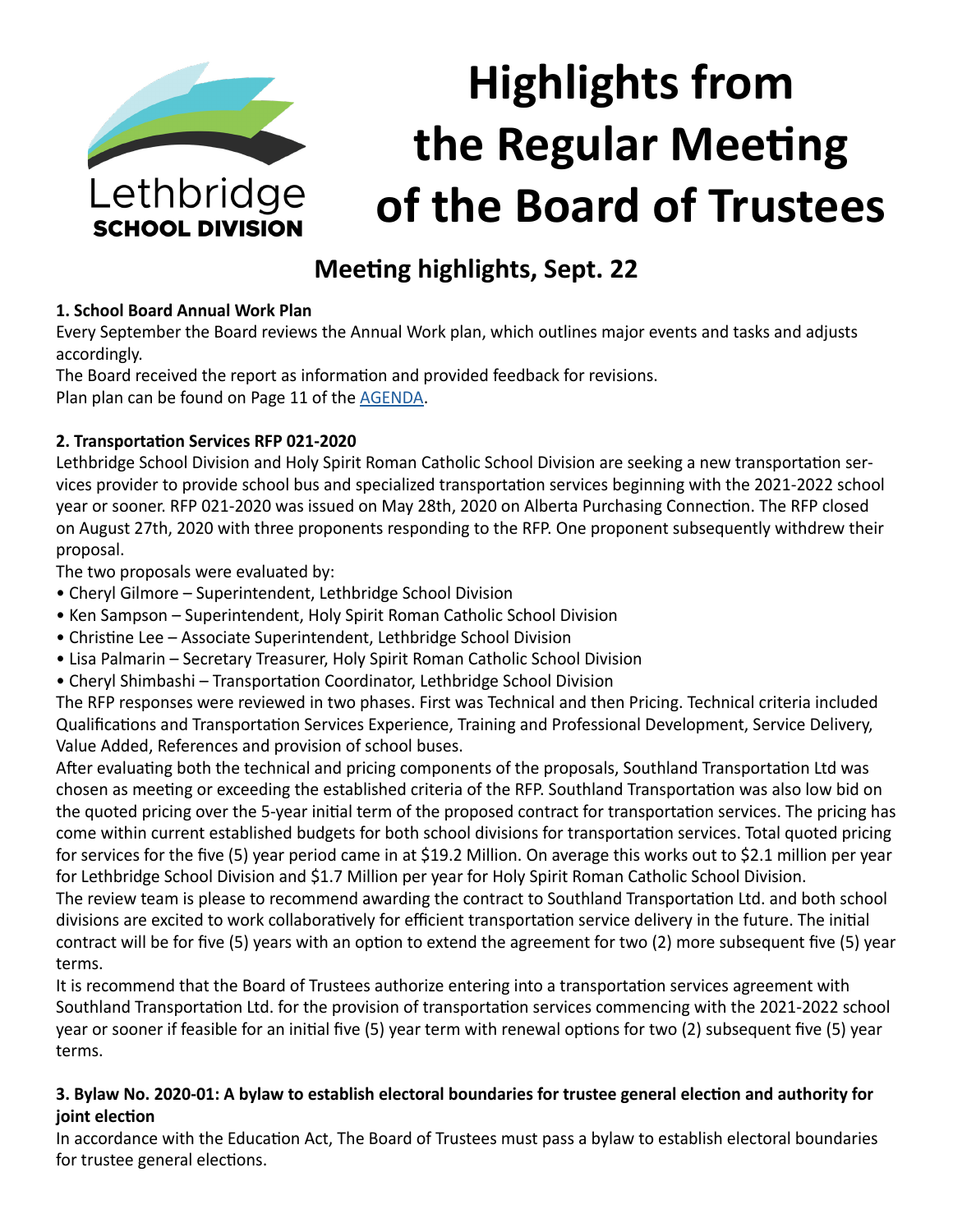#### **3. Bylaw No. 2020-01: A bylaw to establish electoral boundaries for trustee general election and authority for joint election**

The required bylaw provides for the nomination and election of trustees by wards or electoral subdivisions, and it determines the boundaries of the wards or provides for the election of trustees by the general vote of the electors. A bylaw must be passed before December 31, 2020 in the year before an election year, and it does not apply to or affect the composition of the school board until the date of the general election.

Under the Education Act, the Minister no longer approves the bylaw; however, school boards must provide a copy of the bylaw to the Minister before December 31, 2020.

A copy of the bylaw is attached. This bylaw affirms the election be for seven (7) trustees to be elected at large within the municipal boundaries of the City of Lethbridge in accordance with section 76 of the Education Act. The bylaw further authorized the Division to hold a joint election with the City of Lethbridge pursuant to Section 2 of the Local Authorities Election Act.

Bylaw No. 2020-01, A bylaw to establish electoral boundaries for trustee general election and authority for joint election, was approved for second reading.

#### **4. Committee Reports**

Year-end reports and updates to the terms of reference were delivered for the Board Standing Committees Annual Reports and Terms of Reference Review, Board Audit Committee, Board Budget Committee, Boundary Review Committee, Community Engagement Committee, Division Wellness Committee, Facilities Committee, Indigenous Education Committee, Policy Advisory Committee, Poverty Intervention Committee, Spirit of 51 Committee and the Superintendent Evaluation Committee. The reports begin on Page 17 of the [AGENDA.](https://www.lethsd.ab.ca/download/301447)

#### **5. October Organizational Meeting**

School Board Annual Organizational Meeting will be held on October 27, 2020. An electronic survey containing the Trustee committee membership will be distributed prior to the meeting for the purpose of Trustees subsequently conveying interest in committee membership for the 2020-2021 school year. The Board received the report as information.

#### **6. Division School Council Meetings**

The following are the dates that Division School Council meetings will be held in the Board Room at the Education Centre starting at 6:30 p.m.:

October 5, 2020 November 2, 2020 December 7, 2020 January 11, 2021 February 2, 2021 – Town Hall Meeting March 1, 2021 April 12, 2021 May 3, 2021 June 7, 2021 The Board received the report as information.

## **7. Alberta Teachers' Association (ATA) Local Council Meeting Dates**

An excellent relationship exists between the Board of Trustees and its employee groups. Two examples of this collaborative relationship are the attendance by a member of the ATA Local Executive at all Board meetings and the open invitation that the ATA Local Executive to the Board to have a trustee attend Local Council meetings. The meetings will take place virtually with the dates for the balance of the year shown below: October 7, 2020 November 4, 2020 December 2, 2020 – Christmas Dinner (location TBD) January 6, 2021.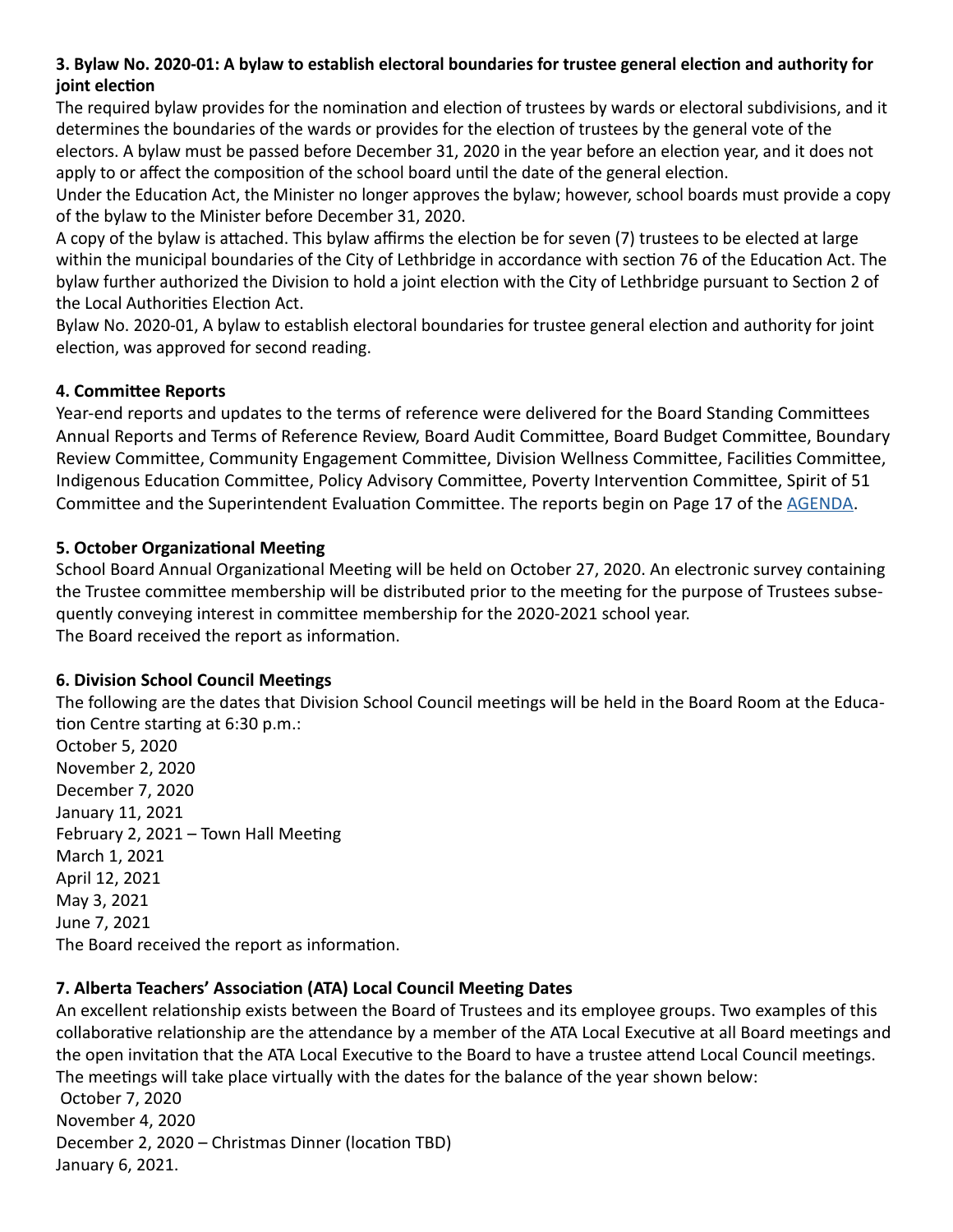#### **7. Alberta Teachers' Association (ATA) Local Council Meeting Dates**

The meetings will take place virtually with the dates for the balance of the year shown below: February 3, 2021 March 3, 2021 May 5, 2021 June 2, 2021 The Board received the report as information and that a Trustee be identified to attend the future ATA Local Council meetings.

#### **8. Associate Superintendent Reports**

Christine Lee, Associate Superintendent, Business Affairs; Mike Nightingale, Associate Superintendent, Human Resources and Morag Asquith, Associate Superintendent, Instructional Services, delivered their respective reports for the Board. To read the reports in full, see Page 57 of the [AGENDA.](https://www.lethsd.ab.ca/download/301447)

#### **9. Donations and Support**

Lethbridge School Division is fortunate to be in a community that strongly supports programs and services for students. The Division is appreciative of the difference the support makes to the lives of children. These partnerships and support further the efforts of helping children come to school ready to learn, providing opportunities for engagement, and facilitating student growth and well-being. Listed below and attached are the donations and support received by the Division.

• Ready Set Go donators Daytona Homes, Kinsmen Club of Lethbridge, and Sunrise Rotary. This event supported 800 students from Lethbridge School Division and Holy Spirit Roman Catholic School Division in receiving the supplies they needed to go back to school with confidence. This is significant considering that our donators had the challenge of fundraising during COVID-19.

• Home Depot donated building materials for G.S. Lakie Middle School students to build hand sanitizer stands. The Board received the summary as information.

#### **10. Board Priorities Report**

The Division Office Leadership Team is committed to keeping the Board informed regarding progress in Board priority areas. The priority areas as identified by the Board at their spring retreat are attached. The Education Centre Leadership Team is currently working on the development of strategies to address the priorities. An update on progress will be provided in the form of a report each month starting in the October Board meeting. The Board received the report as information.

The Division Priorities can be found on Page 83 of the [AGENDA.](https://www.lethsd.ab.ca/download/301447)

#### **11. Acknowledgements of Excellence**

The Board has a long-standing practice of acknowledging the efforts of students and staff whose commitment to excellence has resulted in outstanding achievement. Details of accomplishments of note are provided as information. Congratulations to the following Division staff and students:

Congratulations to Lana Van Genderen, a Winston Churchill High School student, for being selected as a member of the 2020/21 Education Minister's Youth Council. Students are selected based on past leadership contributions as well as leadership capacity moving into the future. The members of the Council provide insight to the Minister regarding youth perspective and ideas for the future. The Division is proud to have one of our students selected to participate on this Council

Congratulations to Rhonda Aos for being selected as a finalist for the Human Resource Leader of the Year Awards in the seventh annual Canadian HR Awards. The Canadian HR Awards celebrates the outstanding achievements of HR teams, leaders, employers and service providers across the nation. The list of finalists is a true snapshot of the best and brightest in HR and honours those who have stepped up and put their people first at a time when it mattered most.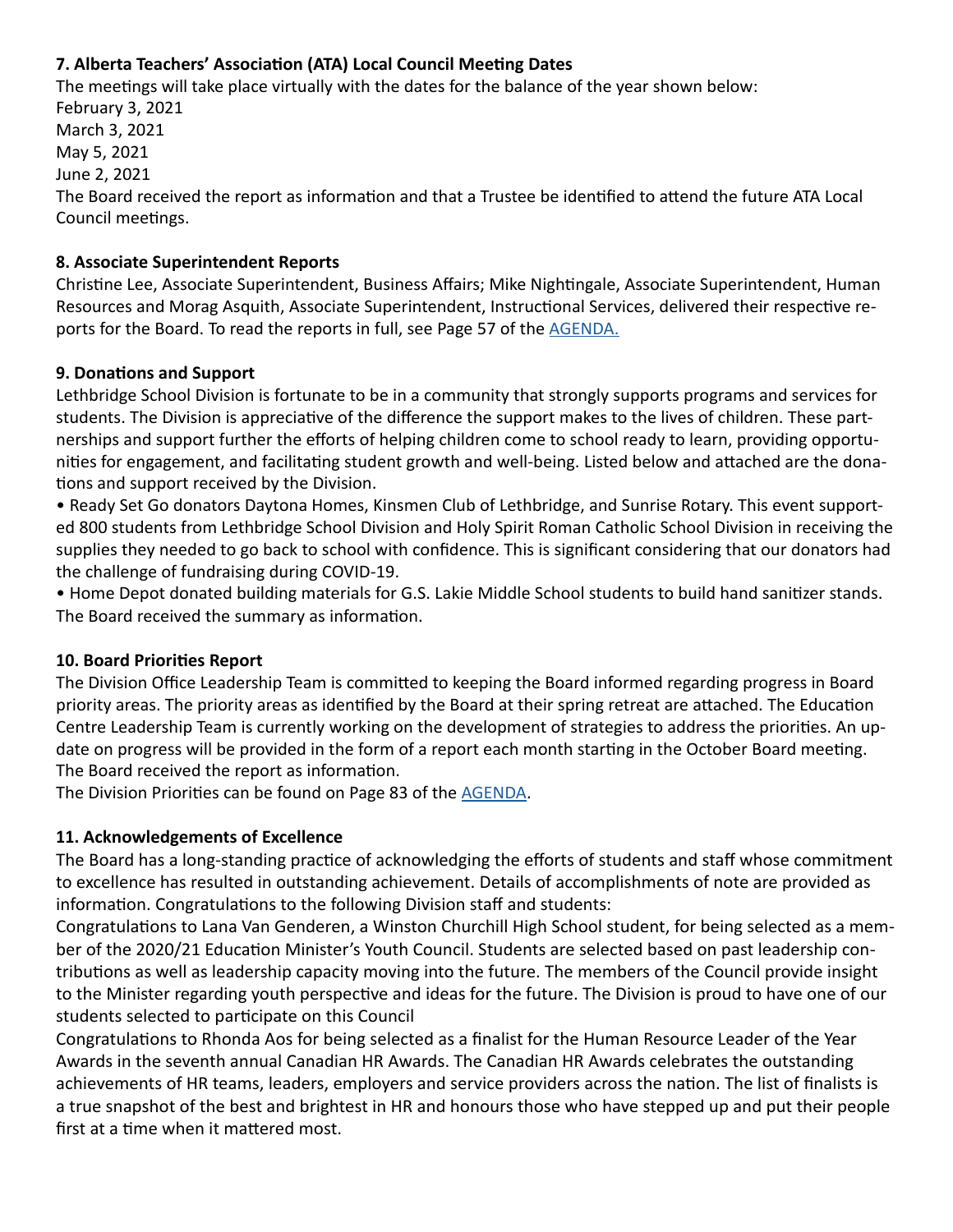#### **11. Acknowledgements of Excellence**

Congratulations to Mark DeBoer for being granted the designation of CSBO (Certified School Business Official). The CSBO designation is granted to those applicants who have met both the practice and education requirements outlined in the School Business Officials regulations and in addition demonstrate a high degree of commitment to their jobs, their education and their ongoing professional development.

#### **12. World Teachers' Day**

World Teachers' Day is held annually on October 5th since 1994 to celebrate the essential role of teachers in providing quality education at all levels. As outlined on the UNESCO website, the aim of World Teachers' Day is to ensure that the needs of future generations will continue to be met by teachers. It also commemorates the anniversary of the 1966 signature of the UNESCO/ILO Recommendation Concerning the Status of Teachers.

The strength of Lethbridge School Division has historically been its staff members, who are committed to providing outstanding learning opportunities for all students while ensuring that each young person feels valued and supported.

Division teachers are recognized across the province for their expertise, with a number serving on regional and provincial curriculum and professional learning committees.

The Board received the report as information and take the opportunity to publicly acknowledge the commitment to excellence that teachers, and all staff members, demonstrate for the benefit of students.

#### **13. Board Reports**

Reports were delivered for the Facilities Committee, Joint City of Lethbridge/School Boards Committee and the Board Audit Committee. The reports begin on Page 92 of the [AGENDA.](https://www.lethsd.ab.ca/download/301447)

#### **14. Correspondence - Received**

The Division received a Certificate of Appreciation from the South Region Parents as Teachers organization for the Division's significant contributions to children and families, in partnership with Parents as Teachers, for the past 24 years.

#### **15. Public Forum**

The following email submissions were received for the Public Forum portion of the meeting: Regarding extracurricular activities and the mental health of the students, is there anything you'd recommend I do as a parent and coach to help these teens deal with not having any athletics or other after school activities? Does the school division have any special counselling in place for these athletes? From the kids I have talked to, their mental health is being greatly affected by this. I really believe that may become one of the most important things for them as long as the athletics that they have become so accustomed to isn't in place. As I talk to many of them, I think it would be very beneficial if the school district would be able to communicate with them on what the future may look like, what will need to happen before athletics begin to open up again, and what the

school division is doing to reach those goals. It just seems to me like they feel the division is against them right now instead of an ally in this. I am aware of the students planned walk-out and protest this week with regards to extracurricular activities, and I am hoping their voices will be heard and considered.

Thank you for your time,

#### **- Shawn Heggie**

We would like to add our voice and vote to allow the kids to play extracurricular activities, including sports. There has got to be a way to do this safely. We've got to learn to live with this pandemic and address the many other side effects that it's causing.

Thanks,

**- Jim and Bekah Olsen**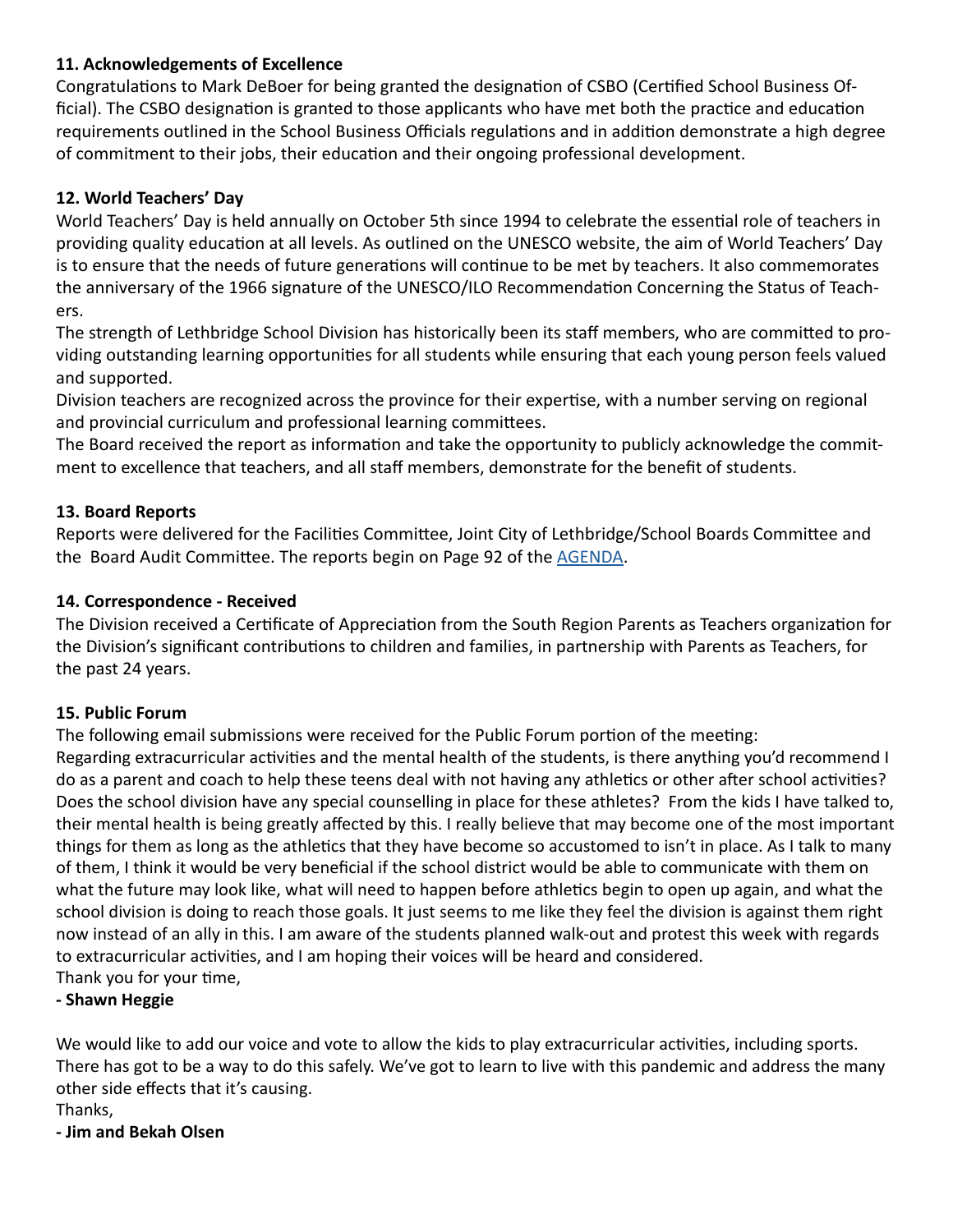#### **15. Public Forum**

The following email submissions were received for the Public Forum portion of the meeting:

I have a child attending Gilbert Paterson and one at LCI. I'm very concerned about the mental well-being of both of them if Lethbridge School district 51 doesn't open up their gyms.

Sports and after school activities are pretty much a way of life for them as it was mine and my husband's. This has been taken from them because the district won't open the gyms like other districts in Alberta. Westwinds school division are up and running their programs.

My husband coaches Girl's basketball at LCI and we both watched helplessly as their season ended abruptly last March. I've seen a decline in my kid's grades, as well as their health.

\* WHY won't the district open up gyms?

\* WHY can't club teams rent the gyms on the weekends? There is no proof that this virus stays on hard surfaces over the weekend.

\* WILL the district be hiring more counsellors to help these kids deal with all this fallout?

The kids news outlets! Especially during this time. Physical activity is so important to mental and physical health and is proven to help with grades.

Thank you for reading my email!

## **- Joni Heggie**

I think we can all agree, these past 6 months have sucked, I think one of the reasons COVID has been so challenging is that we have all lost something we love. Hanging out with friends, going to concerts, movies, theatre. Regardless of our interests, COVID has prevented us from doing the things we enjoy in life. For me one of those things is sports, I am a washed up 40 year old has been, but I still miss getting together with my weekly crew for pickup basketball, but I know that one day I will be able to play again.

For our kids though, playing high school sports is such a limited opportunity and It saddens me that COVID has potentially taken this away from us as parents and our kids. It has been challenging for our kids to deal with this shift in their lives and we have all seen articles on what life with COVID has done to our collective mental health. As an educator I am also sure you are aware of the numerous peer reviewed studies that have championed physical activity as a way to aid our mental health.

I know we are all scared, I know there is risk. I have a crown on my front tooth because it was knocked out in the Winston Churchill gym in my grade 12 year. I have seen teammates break bones, we have all been injured while playing. Yet we accept these risks because our love of competing is worth these risks.

As I write this we see that Lethbridge has 4 active COVID cases, we know that surrounding communities are all in the single digits as well. As parents we know that the same physical risks our kids face from playing, crossover to the risk of getting COVID. To me these risks are worth it for an opportunity for our kids to play, an opportunity they will never get again.

My hope is that the division will consider that we are aware of the risks as parents and are willing to do what we can to ensure our kids can play, even if this means I will watch a live stream of the event from my house. I know this has been a long winded email ( I am aware of my lack of brevity) but I want to end on this note. There is a growing concern amongst parents that extra-curricular activities are being used as a political football to advance your push back to our provincial government. As educators you have chosen a career that puts the children first, it is my sincere hope that you are not using sports, arts, and drama as a means of playing politics. Our kids deserve more than to be used as pawns in these difficult times. Thanks for your consideration,

**- Jeff Hill**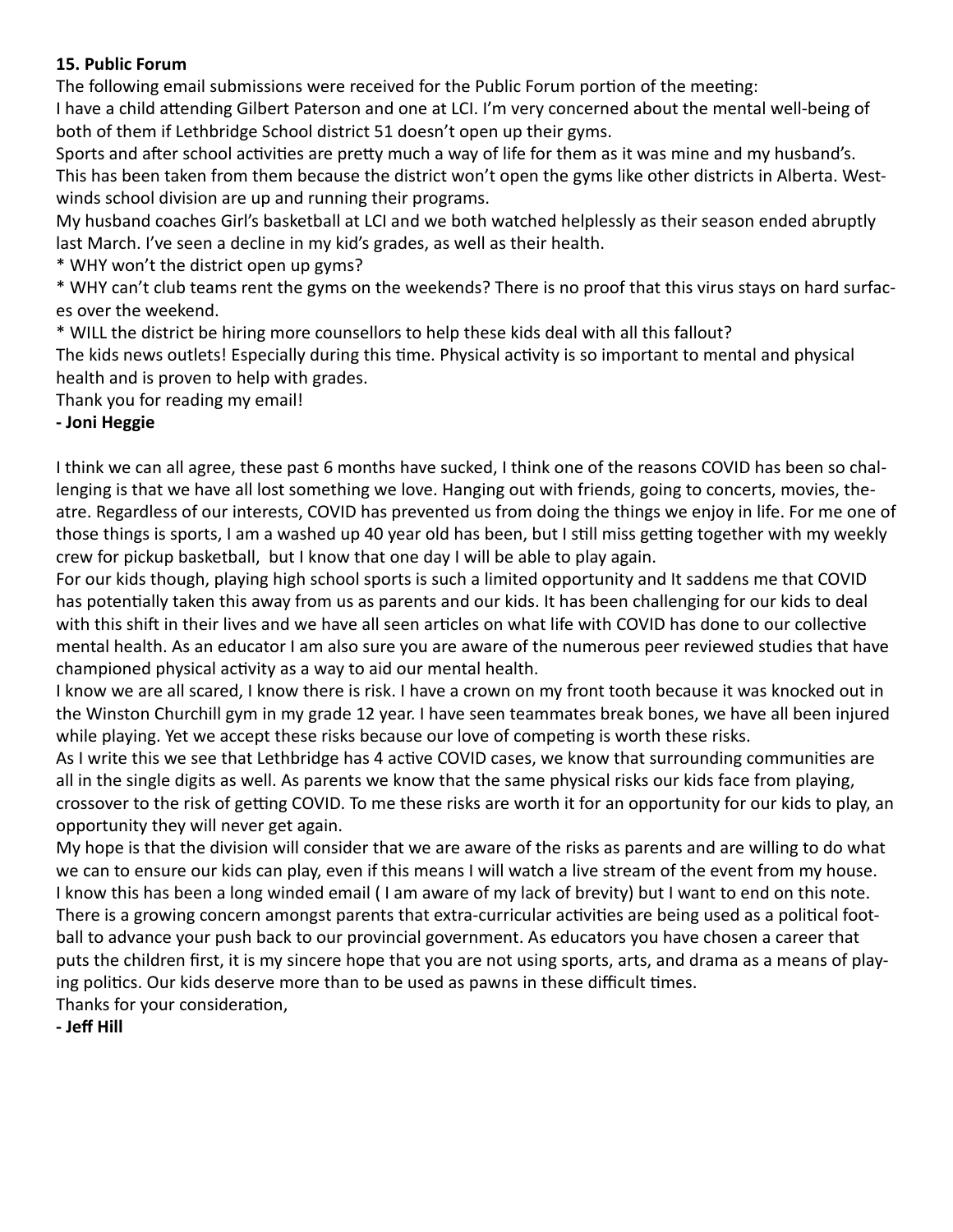#### **15. Public Forum**

The following email submissions were received for the Public Forum portion of the meeting: Why does the school district have more stringent COVID/pandemic policy than Alberta Health Services? Who's the expert that came up with this policy? Thanks

#### **- Tyler Tanner**

My question is about the athletics programs.

AHS, The Government of Alberta, Alberta Education and ASAA have ALL deemed it safe to participate in athletics as long as protocols are followed. Why is the school division not allowing it?

The mental health of these athletes is being completely disregarded.

## **- Iona Price**

First of all thank you for putting the safety of our kids first and foremost, I appreciate your efforts and diligence during this trying time of COVID-19.

The question I would like to ask is:

With AHS and ASAA regulations allowing for the return of extracurricular actives in Alberta schools what thresholds or events specifically would you need to see for our school district following their lead and allow the return of extracurricular activities?

An open ended pandemic plan gives students and parents anxiety wondering what needs to happen to return to some form of normality especially when other neighbouring school districts (for example Medicine Hat) have made announcements they will be allowing extracurricular activities.

Thanks

## **- Ryan Tanner**

Good afternoon,

I am a mother of a five-year-old child attending school in Lethbridge School Division. My mother was born in India and my father was born in Tanzania and I identify as South-Asian.

I have been concerned over the last year by the presence of the School Resource Officers in Lethbridge schools. I had believed that the program was suspended due to budget cuts, but I became aware yesterday that the program started again.

I am asking for Lethbridge School Division to suspend the SRO program pending the completion of a community consultation and the completion and presentation of findings.

1) The Lethbridge Police Service has been under significant national and international scrutiny and criticism over multiple high-profile incidents over the last year. These include:

a. The May 4, 2020 handling of an incident involving a 19-year-old woman in a storm trooper costume with a toy blaster currently under ASIRT investigation ;

b. The February 9, 2020 alleged assault of an individual in custody by a Lethbridge Police Service Officer resulting in criminal charges ;

c. The January 5, 2019 incident involving a Lethbridge Police Service officer running over a deer repeatedly using his service vehicle ;

d. Ongoing problems at Lethbridge Police Service according to a December 2018 survey involving bulling and intimidation from leadership ;

e. The 2017 surveillance of MLA Shannon Phillips currently under ASIRT investigation;

f. And ongoing issues with individual Lethbridge Police Service members and their use of social media to spread hate and intolerance.

The issues in this short list involve concerns about workplace bullying, violence to animals, possibly criminal actions taken against a sitting MLA, transphobia, and racism.

CONTINUED ON NEXT PAGE